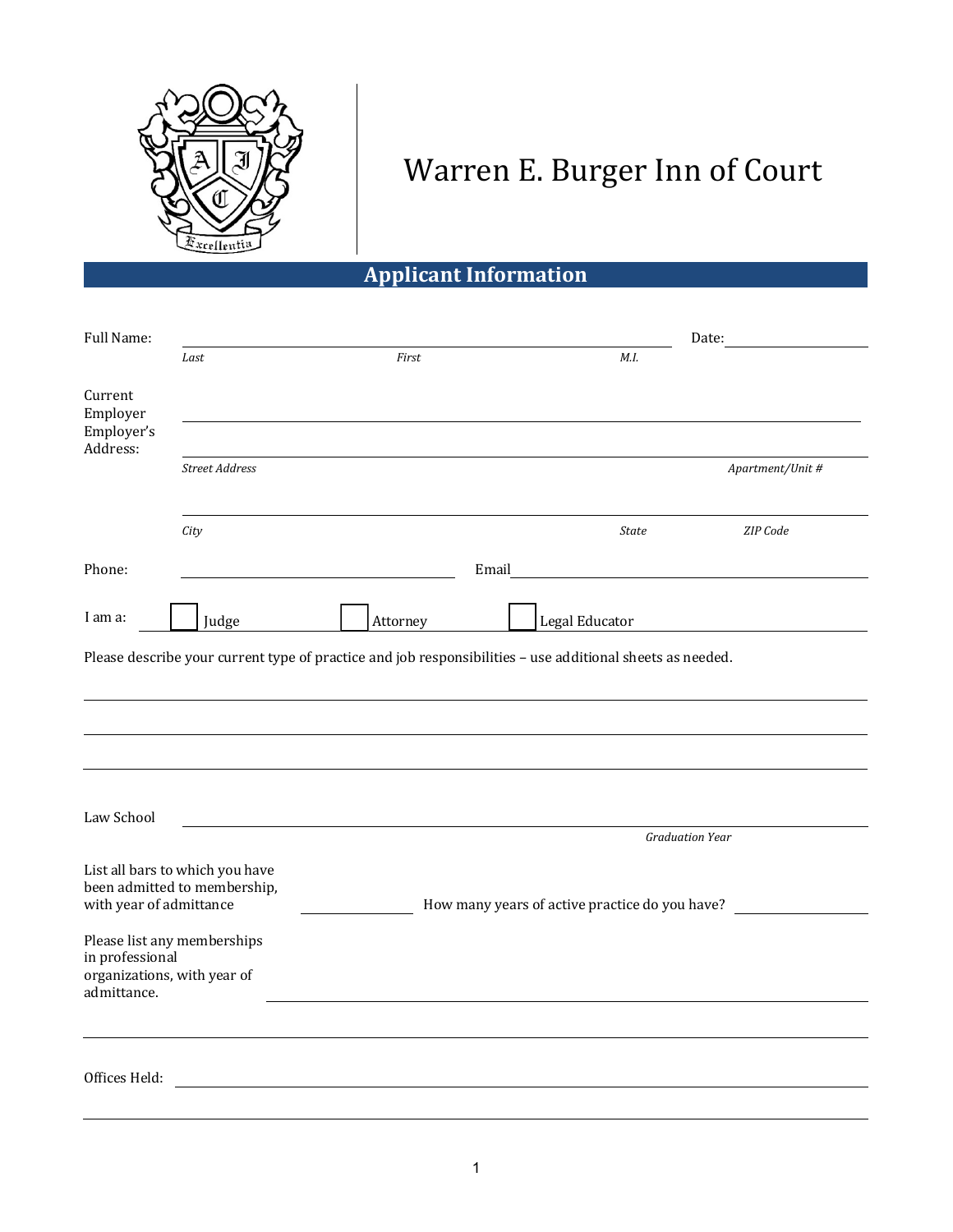## Awards and Honors:

| REFERENCES (CONTINUE ON ADDITIONAL PAGES IF NECESSARY)                                |                                                                                                                                                |      |
|---------------------------------------------------------------------------------------|------------------------------------------------------------------------------------------------------------------------------------------------|------|
| Reference's Full Name:                                                                |                                                                                                                                                |      |
| Last                                                                                  | First                                                                                                                                          | M.I. |
| Reference's employer:                                                                 |                                                                                                                                                |      |
| Reference's email address:                                                            |                                                                                                                                                |      |
| Reference's telephone number:                                                         |                                                                                                                                                |      |
| How did you hear about the Warren<br>E. Burger American Inn of Court?                 |                                                                                                                                                |      |
| Why do you wish to join the Warren<br>E. Burger American Inn of Court?                |                                                                                                                                                |      |
| I am applying to be $a(n)$ :<br>$\overline{\phantom{a}}$ and $\overline{\phantom{a}}$ | Associate (zero to five years' experience)<br>Barrister (five to ten years' experience)<br>Master of the Bench (ten years' or more experience) |      |
|                                                                                       | Have you attended any meetings of the Inn? _________. If yes, whose guest were you? _____________________                                      |      |
|                                                                                       | How do you actively promote and ensure diversity and inclusion in your profession and community?                                               |      |
|                                                                                       |                                                                                                                                                |      |
|                                                                                       |                                                                                                                                                |      |
|                                                                                       |                                                                                                                                                |      |
|                                                                                       |                                                                                                                                                |      |
|                                                                                       |                                                                                                                                                |      |
|                                                                                       |                                                                                                                                                |      |

The Warren E. Burger American Inn of Court encourages membership applications from diverse candidates. Diversity is important to the Inn of Court's efforts to engage with the entire Minnesota legal community. We are committed to fostering awareness and promoting diversity among our membership and in our profession, as well as creating and maintaining a culture that supports diversity, equity, and inclusion. The Warren E. Burger American Inn of Court does not discriminate on the basis of race, color, creed, religion, national origin, sex, marital status, familial status, membership or activity in a local commission, disability, sexual orientation, or age.